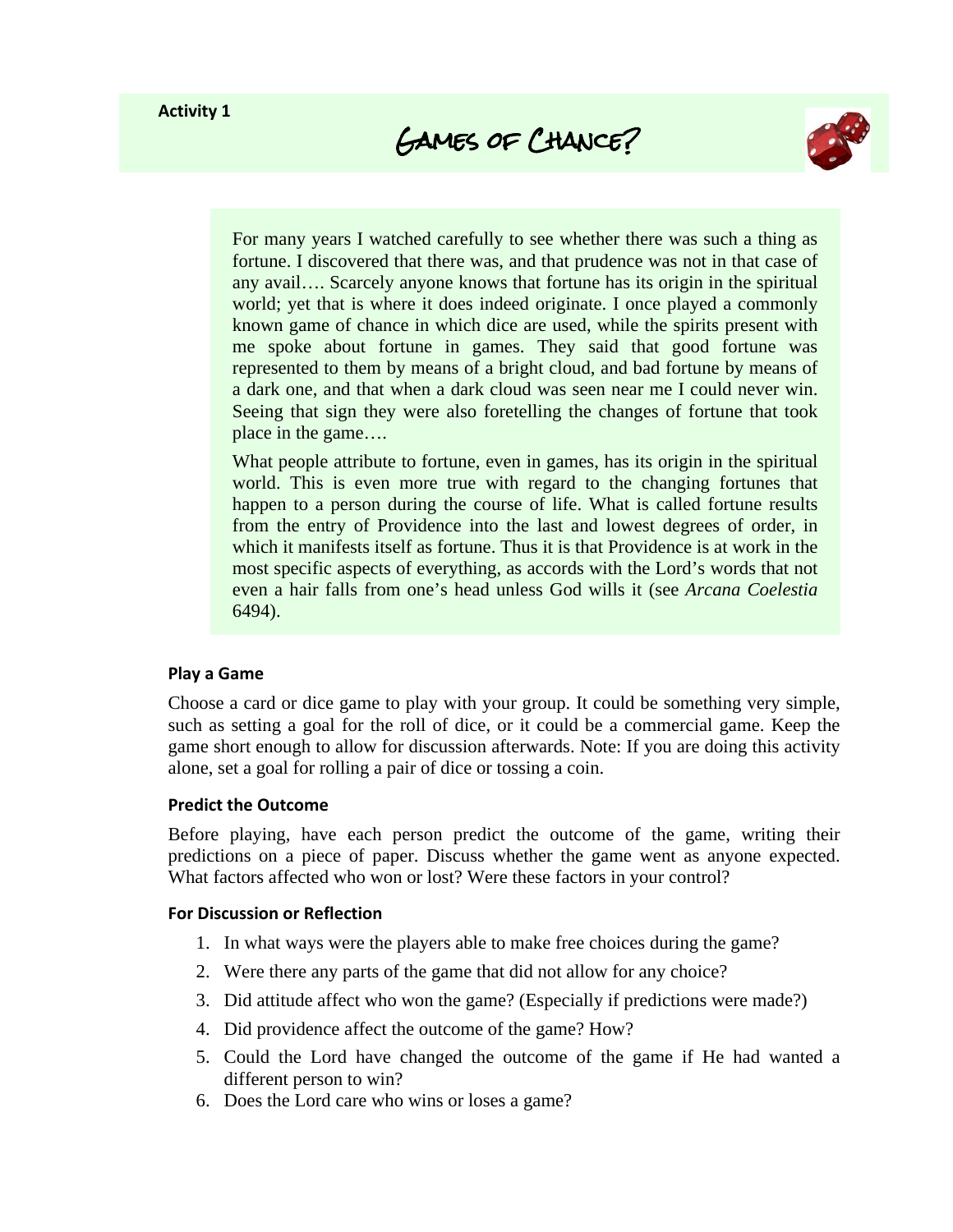

*Philosopher's Chair* Freedom or Predestination?

- Read the statements for discussion and decide whether or not you agree with or have a preference for them. The "Teachings from the Word" below may help you decide.
- If you favor it, go to the right side of the room. If you disagree, move to the left side of the room. You must take one side or the other, but you will be allowed to switch sides.
- On each side of the room is a speaker's chair. Only the person sitting in the chair can speak. Each side takes turns speaking.
- As speakers make their points, you may change sides any number of times.

#### *Teachings from the Word:*

It is well known in the church that the Lord desires the salvation of all, and the death of no one. Hence it may be seen that any predestination except to heaven is contrary to the Divine Love (*Divine Providence* 330).

Since the Lord foresees the state of all after death and also foresees the places in hell of those who do not desire to be saved, and the places in heaven of those who desire to be saved, it follows that He provides places for the wicked by permitting and withdrawing, and places for the good by leading. And unless this were done continually from the birth of everyone to the end of his life neither heaven nor hell would continue to exist, for without this foresight and Providence at the same time neither heaven nor hell would be anything but confusion (see *Divine Providence* 333).

All the future is present to the Lord and all the present is to Him eternal. The Divine Providence in everything it does has regard to the infinite and the eternal (see *Divine Providence* 333).

All things, nay, the least of all things, down to the least of leasts, are directed by the Lord's providence, even as to the very steps (*Arcana Coelestia* 6493).

#### *Statement for Discussion:*

# **Even though the Lord already knows that my life choices are leading me to heaven or hell, I am free to choose my own path in life.**

If you think that people are not free to choose their own path, move to the right side of the room. If you think that people are free to choose their own path, go to the left side.

#### *Further Discussion*

If you would like to continue the discussion, you could consider the following statement:

**If the Lord didn't know whether I will choose heaven or hell, He couldn't provide me with opportunities to make the choices that will lead me there.**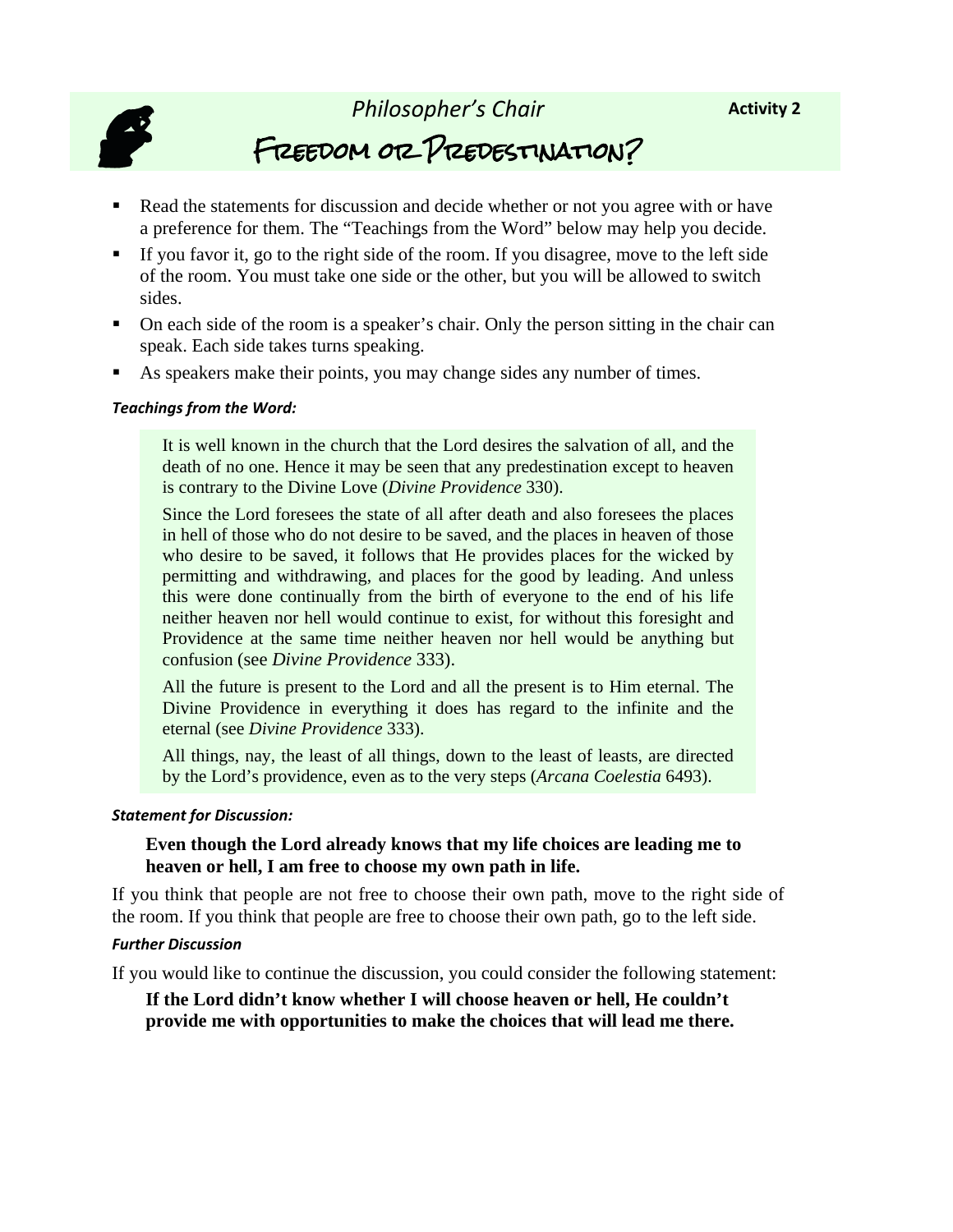# **Activity 3**

# HOW IMPORTANT ARE THE DETAILS?



Read the following parts of a Greek myth. Think about how to sequence the parts so that the story makes sense. Put a number beside each part to indicate the correct sequence. (See the bottom of the page for answers.)

| Arion stepped out of hiding. The sailors ran<br>away in fear.                                                                                                                              | Arion made one last request, asking that he<br>could play his harp for the sailors. The<br>sailors were thrilled to hear Arion's<br>beautiful music. |
|--------------------------------------------------------------------------------------------------------------------------------------------------------------------------------------------|------------------------------------------------------------------------------------------------------------------------------------------------------|
| Just as Arion finished his song, he jumped<br>overboard with his harp. A dolphin brought<br>Arion up to the surface, and supporting him<br>on his back, brought him to Corinth.            | Arion sailed to Italy and Sicily and played<br>his harp for the sailors and oarsmen on the<br>ship.                                                  |
| Arion told everyone what had happened.<br>Arion was held prisoner.                                                                                                                         | When the sailors arrived and were asked<br>about Arion, they said that they had left<br>him in Italy.                                                |
| When the ship was in the open seas, the<br>sailors plotted to take his wealth and throw<br>Arion overboard.                                                                                | Arion won large sums of money playing<br>his harp. Arion set sail for Corinth.                                                                       |
| Arion was an expert harper and composer<br>who lived in Corinth, Greece, in ancient<br>times. Because of his skill, the king asked<br>Arion to travel far and wide and play for<br>people. | Hearing music coming from the ship,<br>dolphins swam along beside the ship,<br>following it for miles.                                               |

Compare the way you sequenced the parts of the story with a partner. You may also compare your sequence to that of the story shown at the bottom of the page.

- 1. Did you sequence the stories in the same way?
- 2. Were there any significant differences?
- 3. Does your story differ from the one shown below?
- 4. Now, imagine that these events were not a myth, but the story of your own life. How would your life be different if the events you have experienced had all still happened—but in a different order?
- 5. Would you be the same person you are today?
- 6. What might this tell us about the care with which the Lord leads each person?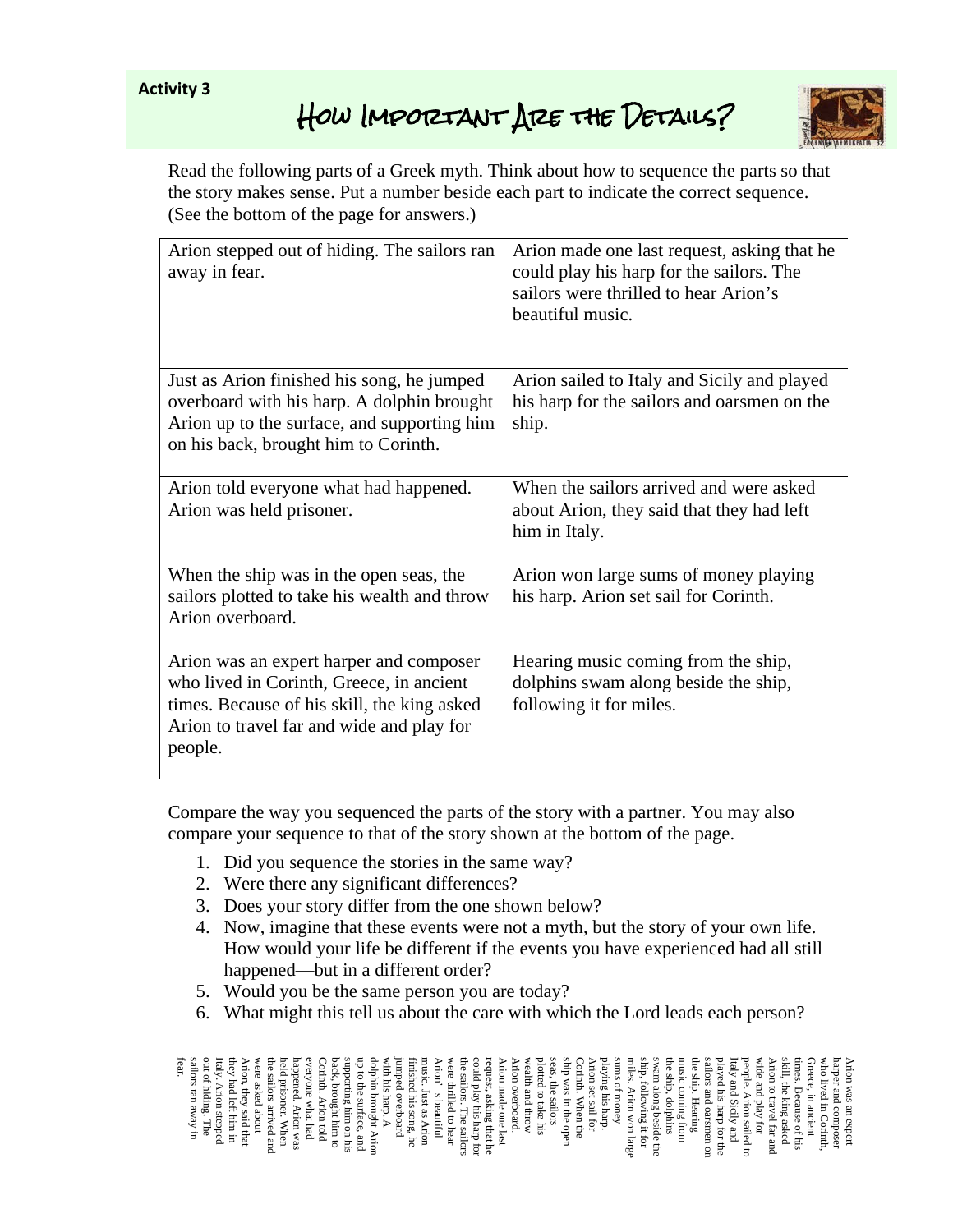



Here are a variety of activities that can help you bring this lesson into your life.

# **Ideas for Journal Entries**

Use one of these journal ideas to help you think about freedom.

- ♦ If each person did only what he or she wanted, what would the world be like? Would anyone be really free?
- ♦ In what ways is being free to choose what you do a good thing? In what ways might it be limiting? Is this genuine freedom?

# **For Reflection**

- ♦ Would knowing where you will be living after death—in heaven or hell—affect how you would experience life here on earth? Would it limit your freedom?
- ♦ Does knowing that the Lord already sees whether you will choose heaven or hell make you feel less free?

# **Spiritual Task**

*by the Rev. David Roth* 

# **Free Choice**

*When the Lord is with someone, He leads him and makes provision so that all that happens, whether sad or joyful, may bring him what is good (*Arcana Coelestia *6303).* 

We can see evidence of the Lord's Providence in the story of Joseph. He was hated by his brothers and thrown into a pit to die, but Midianite traders found him and sold him into slavery in Egypt. There he rose to second in command, and he saved Egypt during a terrible famine. When Joseph was reunited with his brothers, they thought he might retaliate. But he said, "You meant evil against me; but God meant it for good, in order to bring it about as it is this day, to save many people alive" (Genesis 50:20).

The Lord is constantly doing all in His power to assist us in making the right choices and leading us to eternal happiness. We, however, have free choice in spiritual things. We are free to choose to do evil rather than good, to choose hell rather than heaven. The Lord provides all things for our eternal benefit and foresees the bad choices we will make, permitting them if some good might come from them.

# **Task**

Pay attention to the power of free choice in your life. You always have a choice as to how you will respond to situations. This week choose two things that you WILL DO personally to contribute to the promotion of the Lord's kingdom—on earth and in heaven. Do them.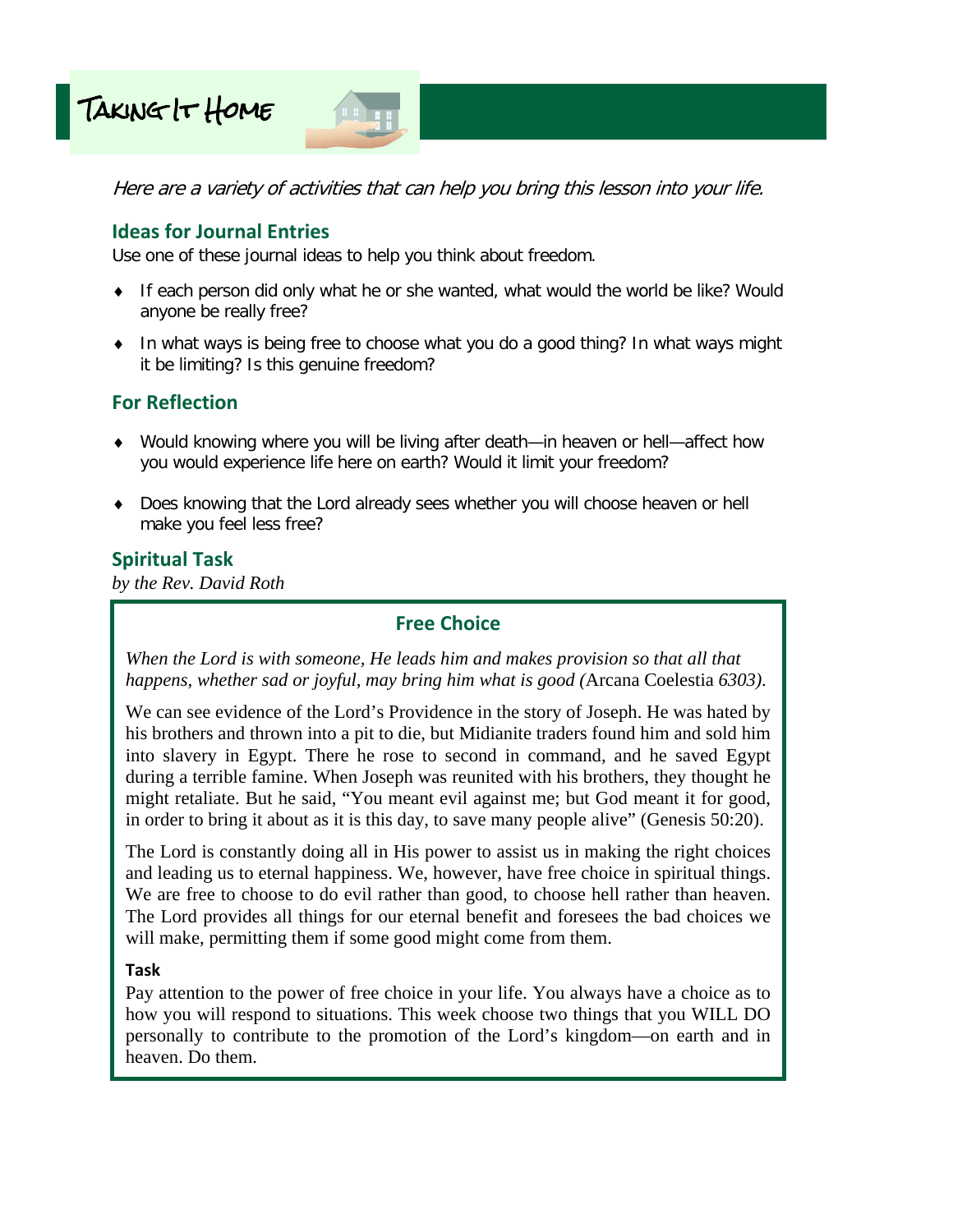# *Further Reading*

# Four Kinds of Freedom

by the Rev. Daniel W. Goodenough

Everyone longs to be free. The Heavenly Doctrines for the New Church tell us this, and inside ourselves we know it is true. Today, perhaps more than ever, people are arguing about freedom, and in some countries they are even making war over freedom.

Freedom is so important because it lies at the very heart of everyone's life. Human beings have always struggled for freedom, and with good reason. But they usually haven't understood what freedom really is, or how you get it. Too often, people have fought only for the freedom to do what they wanted, without understanding that the really basic freedom is something spiritual that comes from God.

## **Free Will**

The first and most basic kind of freedom is the Lord's gift of free will, or liberty. This is something He gives to all human beings. In fact, it is what makes us human. Everyone is given the ability by the Lord to choose freely between good and evil, right and wrong. You can love and think what is good or what is evil. Even if you can't do and say everything you think and will (or love), still no one can make you love something you don't wish to. We are even free to love and think the most awful, terrible things. We can choose to go to hell if we want to.

This freedom to will or love as we wish is the real reason we live forever, in heaven or hell. Animals do not have free will, but all humans have something of it. Even infants and small children have the beginning of freedom, and can choose, in limited ways, to do good or bad, depending on their maturity. The Lord gradually gives children and young people more free will as they mature and take responsibility. But it is only as adults that we are fully free to choose for ourselves whether we will love the goods of heaven or the evils of hell.

Many people today don't believe in this freedom. Some think God decides everything, including whether a person goes to heaven or hell. This is called predestination. Others believe you become only what your environment, education and experiences make you, as though we were slaves to all the things that happen to us.

But the Lord is love, and because He loves us He wants us to feel as full of life as possible. And we can only feel that life is our own if we are free—free to love good or evil. So the most important freedom of all is the freedom of our spirit to love and think the way we want to. In that freedom lies the very secret of all human life.

#### **Heavenly Freedom**

People use their free will to love all different kinds of things, good and bad. If throughout your life you use your free will to love what is good and to turn away from evil, the Lord gives you "heavenly freedom." This second kind of freedom is the freedom the angels have, and it is called "freedom itself" because there is nothing they can't do. That is because everything they want is good and useful